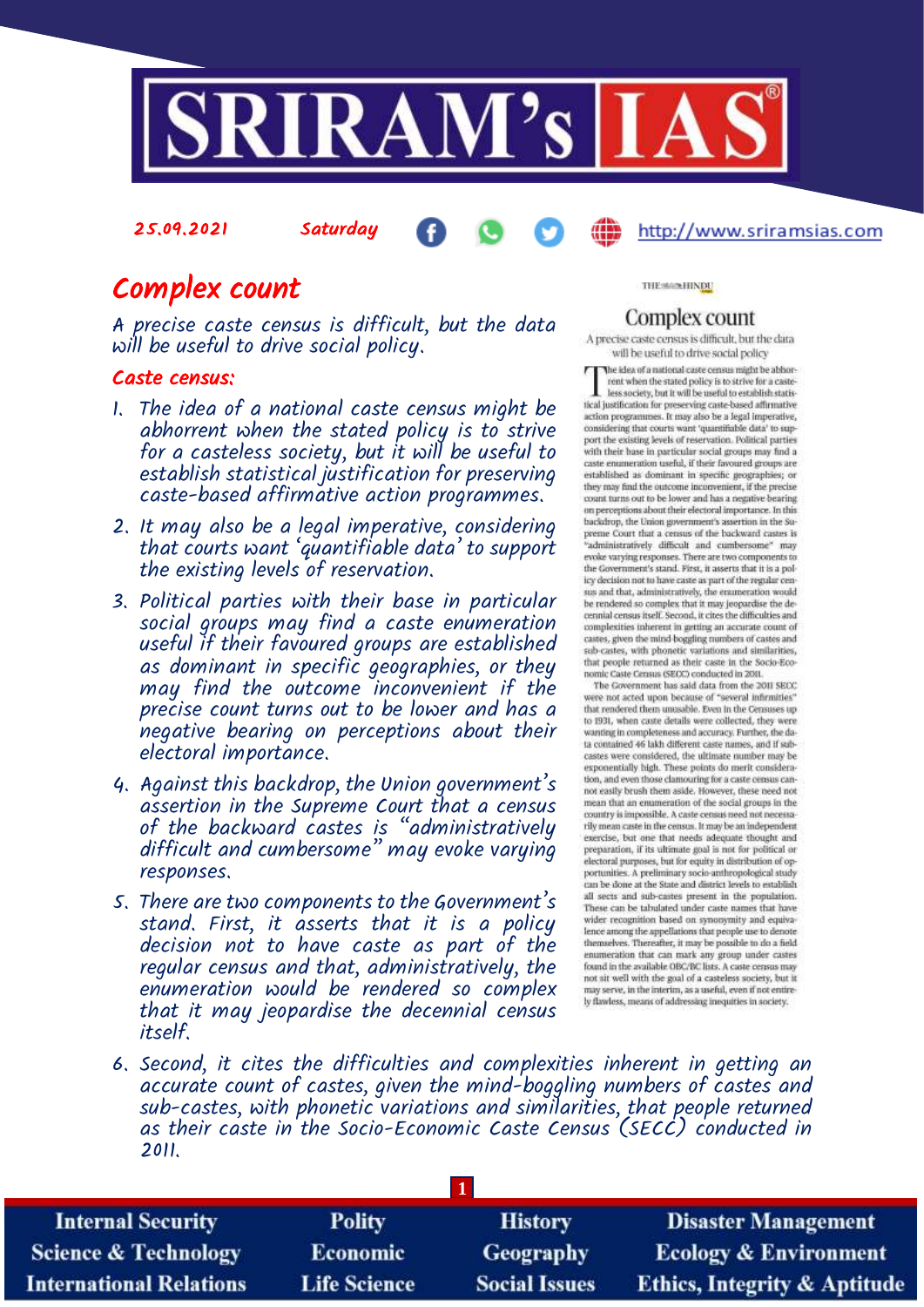

#### 25.09.2021 Saturday Æ http://www.sriramsias.com

## The Socio-Economic Caste Census (SECC)

- 1. The Government has said data from the 2011 SECC were not acted upon because of "several infirmities" that rendered them unusable. Even in the Censuses up to 1931, when caste details were collected, they were wanting in completeness and accuracy.
- 2. Further, the data contained 46 lakh different caste names, and if subcastes were considered, the ultimate number may be exponentially high. These points do merit consideration, and even those clamouring for a caste census cannot easily brush them aside.
- 3. However, this need not mean that an enumeration of the social groups in the country is impossible. A caste census need not necessarily mean caste in the census.
- 4. It may be an independent exercise, but one that needs adequate thought and preparation, if its ultimate goal is not for political or electoral purposes, but for equity in the distribution of opportunities.
- 5. A preliminary socio-anthropological study can be done at the State and district levels to establish all sects and sub-castes present in the population.
- 6. These can be tabulated under caste names that have wider recognition based on synonymity and equivalence among the appellations that people use to denote themselves.
- 7. Thereafter, it may be possible to do a field enumeration that can mark any group under castes found in the available OBC/BC lists.

A caste census may not sit well with the goal of a casteless society, but it may serve, in the interim, as a useful, even if not entirely flawless, means of addressing inequities in society.

## When global firms disengage, employment suffers

While inward FDI in India does create jobs, the magnitude and quality of job generation need scrutiny.

## Employment sustainability

1. During normal times, seasonal labour released from agriculture gets accommodated in the construction sector, even though the ideal situation would be their movement to the factory sector.

| <b>Internal Security</b>        | <b>Polity</b>       | <b>History</b>       | <b>Disaster Management</b>              |
|---------------------------------|---------------------|----------------------|-----------------------------------------|
| <b>Science &amp; Technology</b> | <b>Economic</b>     | Geography            | <b>Ecology &amp; Environment</b>        |
| <b>International Relations</b>  | <b>Life Science</b> | <b>Social Issues</b> | <b>Ethics, Integrity &amp; Aptitude</b> |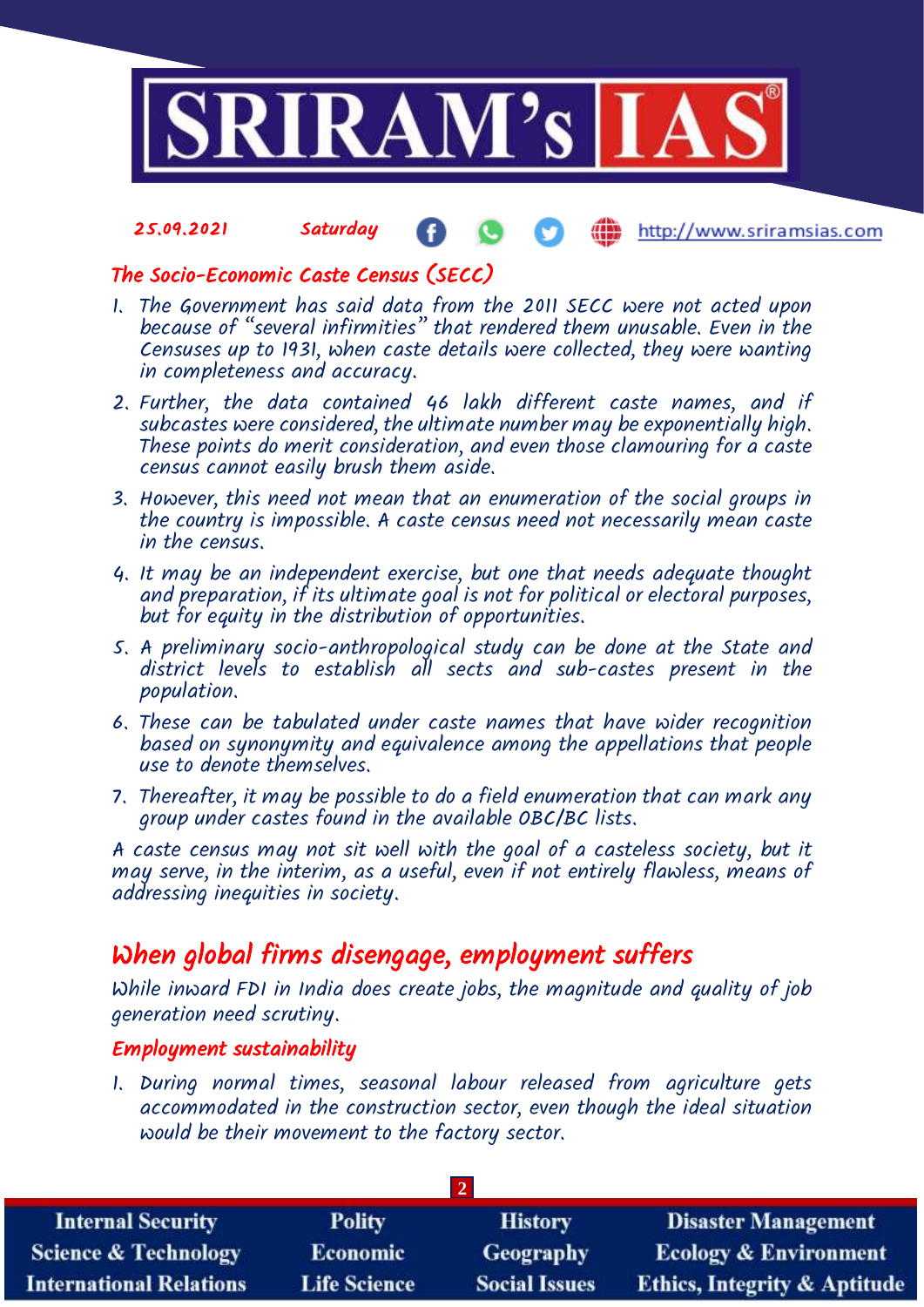

#### 25.09.2021 Saturday

http://www.sriramsias.com

- 2. But, currently, the construction sector itself is shedding jobs,<br>forcing workers to find workers to employment in the household sector and low-end services.
- 3. This non-availability of sufficient jobs in manufacturing and higherend services could be dampener for economic recovery in the subsequent quarters of the current fiscal year.

#### Increasing employment:

1. Elementary economic theory suggests that raising the level of investments is the key to output and employment growth.



When global firms disengage, employment suffers

- 2. While public investments are important, especially in the current context of sluggish aggregate demand, there is a dire need to complement public investments with even more private investments.
- 3. The economy has been waiting for private investments to flow in for quite some time, but their levels have been very low, accentuating the unemployment situation.
- 4. Resorting to Foreign Direct Investment (FDI) to augment domestic capital formation is an approach that India has been pursuing by making 'ease of doing business' more enticing.
- 5. While inward FDI does generate jobs both directly and indirectly through an increase in production activities (which increases demand for labour), the magnitude of employment generated especially in the manufacturing sector needs closer scrutiny.
- 6. Further, the sustainability of increased employment is often threatened as it depends on the business avenues that other competing economies open up leading to corporate restructuring at the global level and firm exits from erstwhile locations.

#### An exit and disruptions

1. Tepid employment growth in the manufacturing sector is not a recent phenomenon in India. However, some sub-sectors within the manufacturing sector have generated both direct and indirect employment by attracting FDI and entering into global networks of production.

| <b>Internal Security</b>        | <b>Polity</b>       | <b>History</b>       | <b>Disaster Management</b>              |
|---------------------------------|---------------------|----------------------|-----------------------------------------|
| <b>Science &amp; Technology</b> | Economic            | <b>Geography</b>     | <b>Ecology &amp; Environment</b>        |
| <b>International Relations</b>  | <b>Life Science</b> | <b>Social Issues</b> | <b>Ethics, Integrity &amp; Aptitude</b> |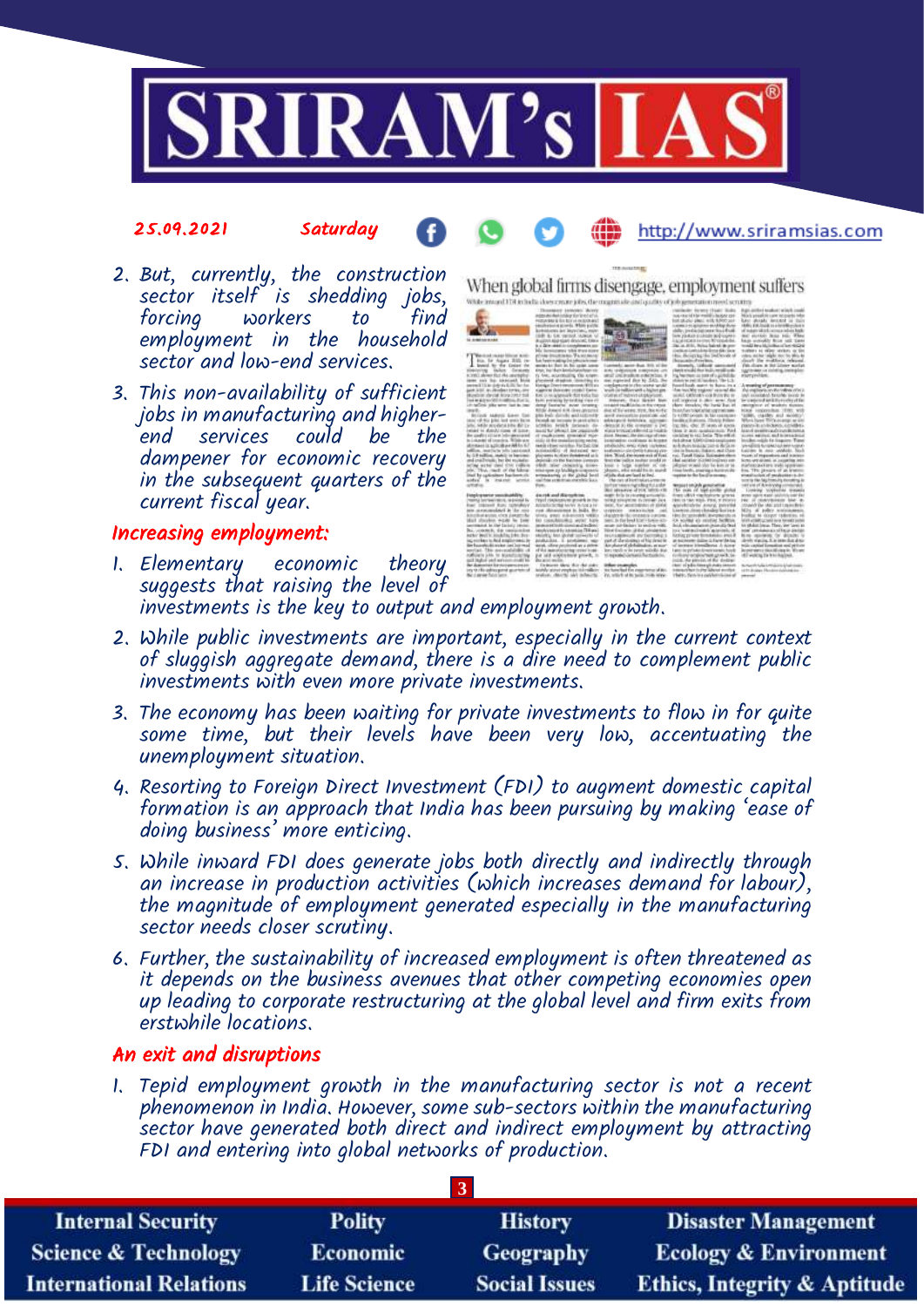

- 25.09.2021 Saturday **MD** http://www.sriramsias.com
- 2. A prominent segment, often projected as a driver of the manufacturing sector's output and employment growth, is the auto sector.
- 3. Estimates show that the automobile sector employs 19.1 million workers, directly and indirectly. Currently, more than 70% of the auto component companies are small and medium enterprises.
- 4. It was expected that by 2022, the employment in this sector would reach 38 million with a higher generation of indirect employment.

#### Challenges to employment generation in the Auto sector:

- 1. However, three factors have created roadblocks to the expansion of the sector. First, due to the novel coronavirus pandemic and subsequent lockdown, aggregate demand in the economy is low, which is being reflected in vehicle sales.
- 2. Second, the shortage of semiconductors continues to impact production even when customer sentiments are slowly turning positive.
- 3. Third, the recent exit of Ford from the Indian market would release a large number of employees, who would be in search of jobs that are hard to find.
- 4. The exit of Ford raises some important issues regarding the unbridled attraction of FDI. While FDI might help in creating a manufacturing ecosystem in certain locations, the uncertainties of global corporate restructuring and changes in the economic environment in the lead firm's home economy are factors to reckon with.
- 5. More frequent global production re-arrangements are becoming a part of the strategy of big firms in this phase of globalisation, as markets tend to be more volatile due to repeated demand fluctuations.

#### Other examples

- 1. We have had the experience of Nokia, which at its peak, in its Sriperumbudur factory (Tamil Nadu) was one of the world's largest mobile phone plants, with 8,000 permanent employees working three shifts, producing more than 15 million phones a month and exporting products to over 80 countries.
- 2. But in 2014, Nokia halted its production operations from this location, disrupting the livelihoods of thousands of workers.
- 3. Recently, Citibank announced that it would shut the Indian retail banking business as part of a global decision to exit 13 markets. The U.S.-based bank wants to focus on a 'few wealthy regions' around the world.

| <b>Internal Security</b>        | <b>Polity</b>       | <b>History</b>       | <b>Disaster Management</b>              |
|---------------------------------|---------------------|----------------------|-----------------------------------------|
| <b>Science &amp; Technology</b> | Economic            | <b>Geography</b>     | <b>Ecology &amp; Environment</b>        |
| <b>International Relations</b>  | <b>Life Science</b> | <b>Social Issues</b> | <b>Ethics, Integrity &amp; Aptitude</b> |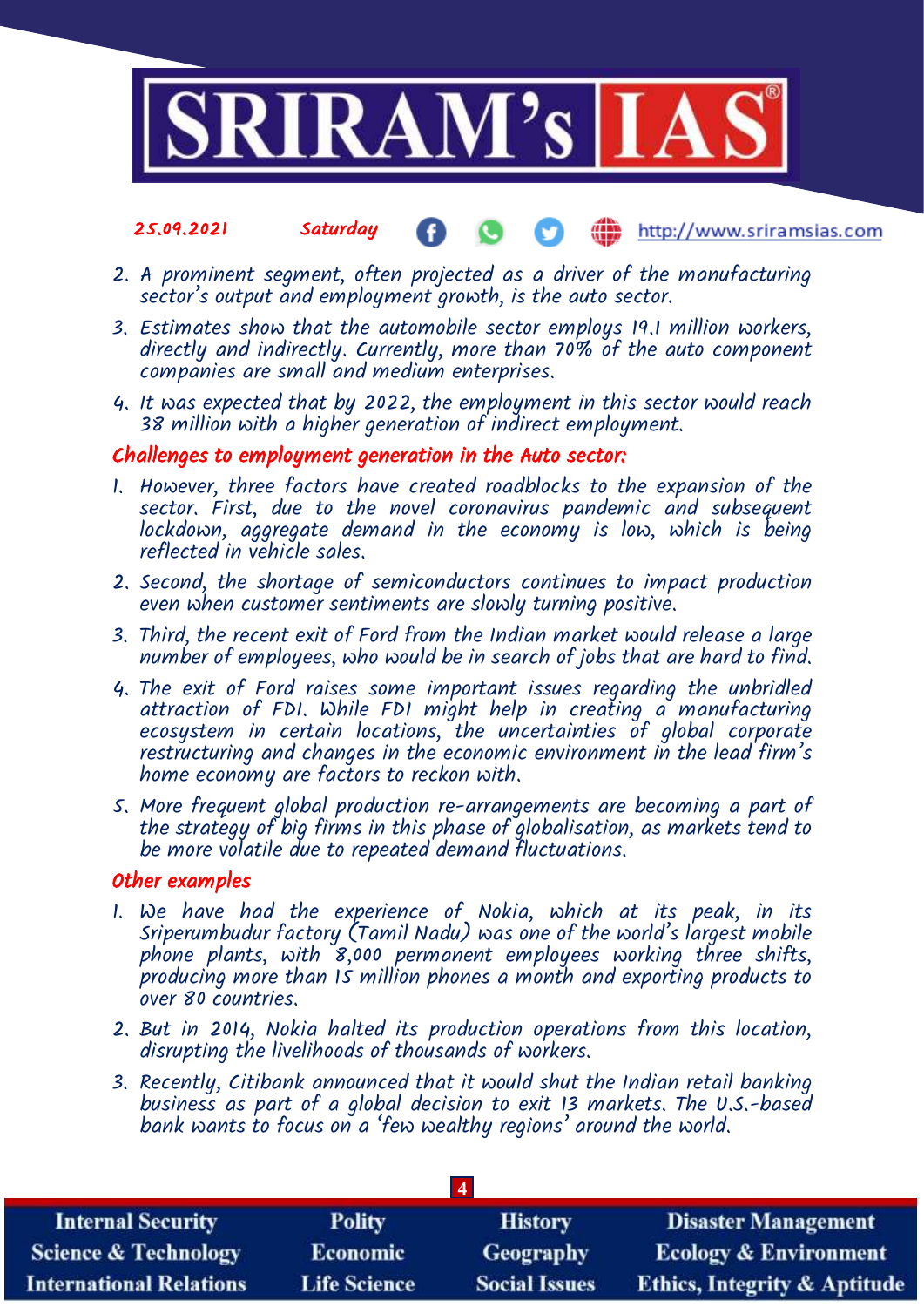

#### 25.09.2021 Saturday **(iii)** http://www.sriramsias.com

- 4. Citibank's exit from the retail segment is after more than three decades; the bank has 35 branches employing approximately 4,000 people in the consumer banking business. Closely following this, after 25 years of operations is auto manufacturer Ford deciding to exit India.
- 5. This will affect about 4,000 direct employees as it stops making cars at its factories in Sanand, Gujarat, and Chennai, Tamil Nadu. Estimates show that another 35,000 indirect employees would also be lost at various levels, creating a massive disruption in the local economy.

#### Impact on job generation

- 1. The exits of high-profile global firms affect employment generation in two ways. First, it creates apprehensions among potential investors about choosing that location for greenfield investments or for scaling up existing facilities.
- 2. Such circumstances generally lead to a 'wait and watch approach, affecting private investments even if an economy claims to have the tag of investor friendliness.
- 3. A downturn in private investments leads to slower employment growth. Second, the process of the 'destruction of jobs through exits creates mismatches in the labour market.
- 4. That is, there is a sudden release of high skilled workers which could block possible new entrants who have already invested in their skills; this leads to a levelling down of wages which occurs when high-end services firms exit.
- 5. When large assembly firms exit there would be a big influx of low-skilled workers to other sectors as the same sector might not be able to absorb the workforce released. This churn in the labour market aggravates an existing unemployment problem.

### A waning of permanency

- 1. The euphoria on the inflow of FDI and associated benefits needs to be tempered with the reality of the emergence of modern transnational corporations (TNC) with 'agility, rapidity and mobility.
- 2. When these TNCs emerge as key players in an industry, a proliferation of mergers and consolidations across national and international borders might be frequent.
- 3. These are efforts to open up new opportunities in new markets. Such waves of expansions and contractions are aimed at acquiring new markets and new trade opportunities.

**5**

| <b>Internal Security</b>        | <b>Polity</b>       | <b>History</b>       | <b>Disaster Management</b>              |
|---------------------------------|---------------------|----------------------|-----------------------------------------|
| <b>Science &amp; Technology</b> | Economic            | <b>Geography</b>     | <b>Ecology &amp; Environment</b>        |
| <b>International Relations</b>  | <b>Life Science</b> | <b>Social Issues</b> | <b>Ethics, Integrity &amp; Aptitude</b> |